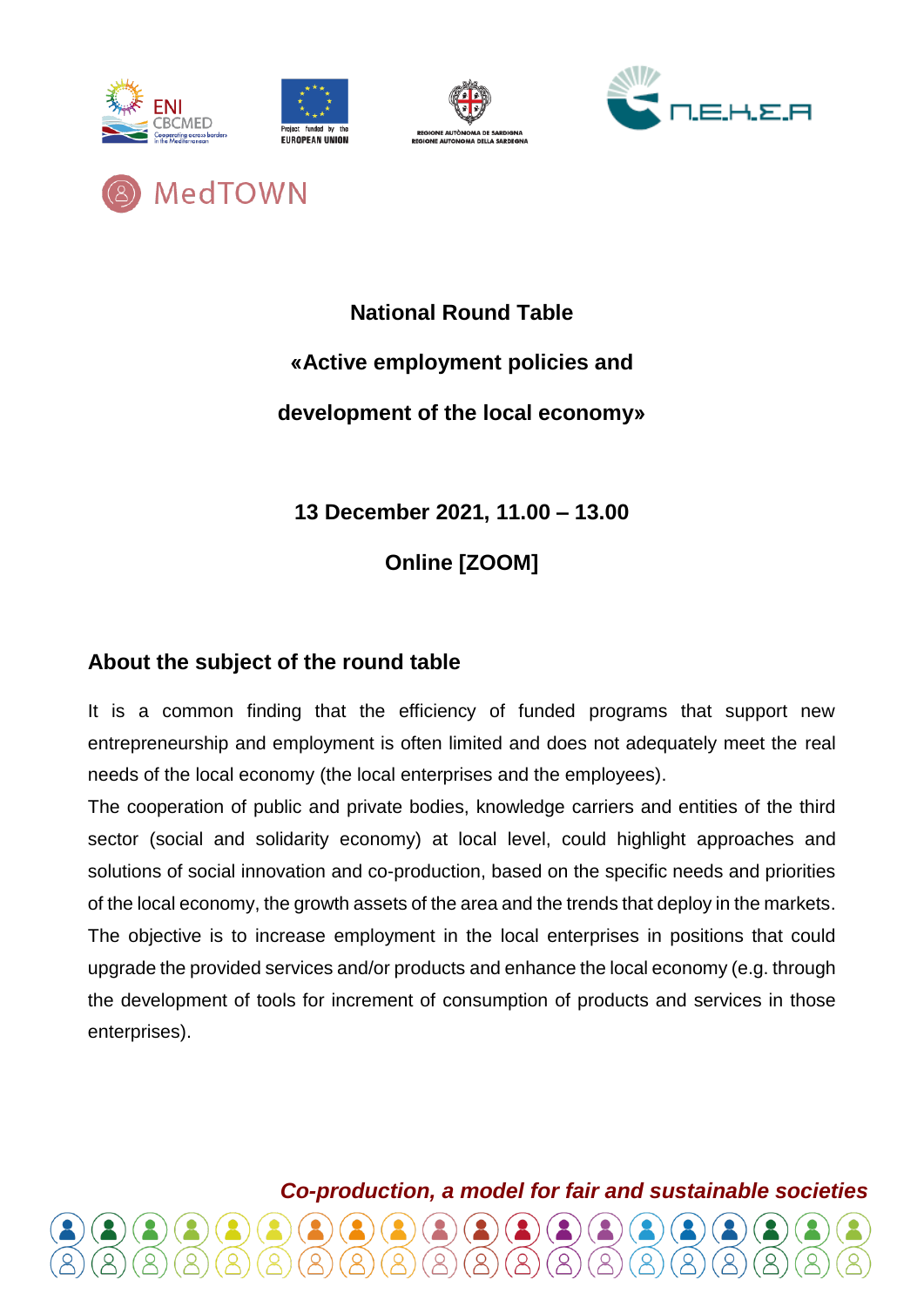





MedTOWN

 $\beta$ 

## **Agenda**

| 11.00 | Logging in of Participants                                                                                                                                                                                                                                                                                                                            |
|-------|-------------------------------------------------------------------------------------------------------------------------------------------------------------------------------------------------------------------------------------------------------------------------------------------------------------------------------------------------------|
| 11.05 | Opening, Welcome by the Chairman of Scientific Society for Social Cohesion<br>and Development (EPEKSA), Emeritus Professor of Sociology, Panteion<br>University (in Greek; Interpretation in English)                                                                                                                                                 |
| 11.10 | Welcome by the Mayor of Paggaio, Mayor of Paggaio, Head of Development<br>and Entrepreneurship Committee of Union of Municipalities of Greece, member<br>of the Congress of Local and Regional Authorities of the Council of Europe (in<br>Greek; Interpretation in English)                                                                          |
| 11.15 | Brief presentation of the main objectives of the project MedTOWN (in Greek)                                                                                                                                                                                                                                                                           |
| 11.20 | Brief presentation of the demonstrative action of the project in Greece (in Greek)                                                                                                                                                                                                                                                                    |
| 11.30 | Discussion of the participants and exchange of opinions and proposals for the<br>utilization of funding instruments for the optimisation of the planning and effective<br>implementation of the related programmes that support and enforce new<br>entrepreneurship and employment, on the basis on the real needs of the local<br>economy (in Greek) |
| 12.50 | Conclusions (in Greek; Interpretation in English)                                                                                                                                                                                                                                                                                                     |
| 13.00 | End                                                                                                                                                                                                                                                                                                                                                   |

*Co-production, a model for fair and sustainable societies*

 $\beta$ 

 $\beta$ 

 $\beta$ 

 $\beta$ 

 $\beta$ 

 $\beta$ 

 $\beta$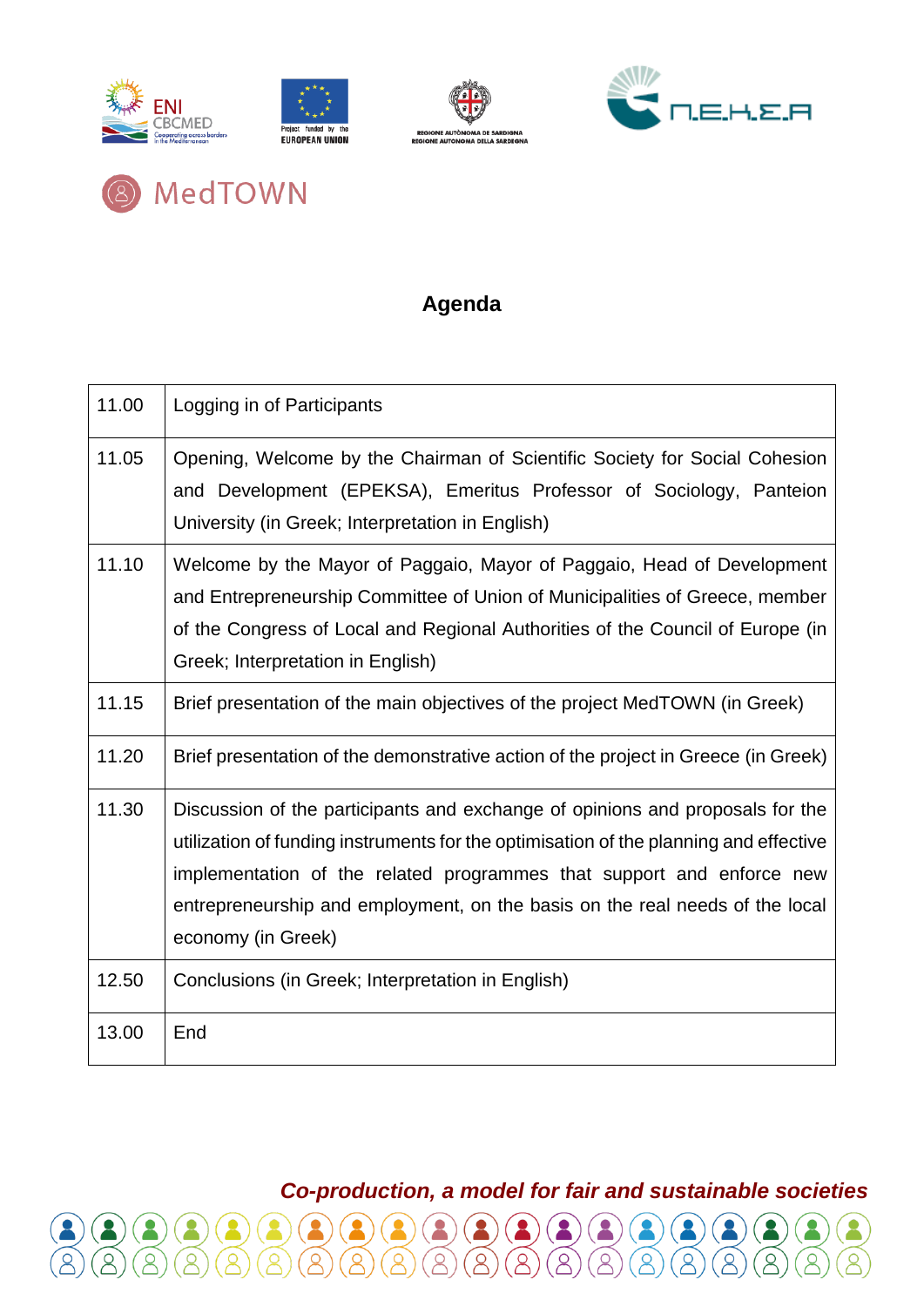







#### **Attendees of the National Round Table**

Theodoros Sakellaropoulos Chairman of Scientific Society for Social Cohesion and Development (EPEKSA) Emeritus Professor of Sociology, Panteion University

Yiannis Tsoukalidis MEDTOWN Project Local Coordinator in Greece

Georgia Karavaggeli MedTOWN Project Coordinator, Asamblea de Cooperación Por la Paz (ACPP)

Konstantinos Simitsis Deputy Regional Governor for Development of the Region of Eastern Macedonia and **Thrace** 

Filippos Anastasiadis Mayor of Paggaio Head of Development and Entrepreneurship Committee of Union of Municipalities of Greece Member of the Congress of Local and Regional Authorities of the Council of Europe

Konstantinos Geormas General Director of the Organisation of Welfare Subsidies and Social Solidarity (OPEKA) – Ministry of Labour

Efstathia Peppa Regional Director of the Labour employment agency (OAED) of the Region of Eastern Macedonia and Thrace

### *Co-production, a model for fair and sustainable societies*